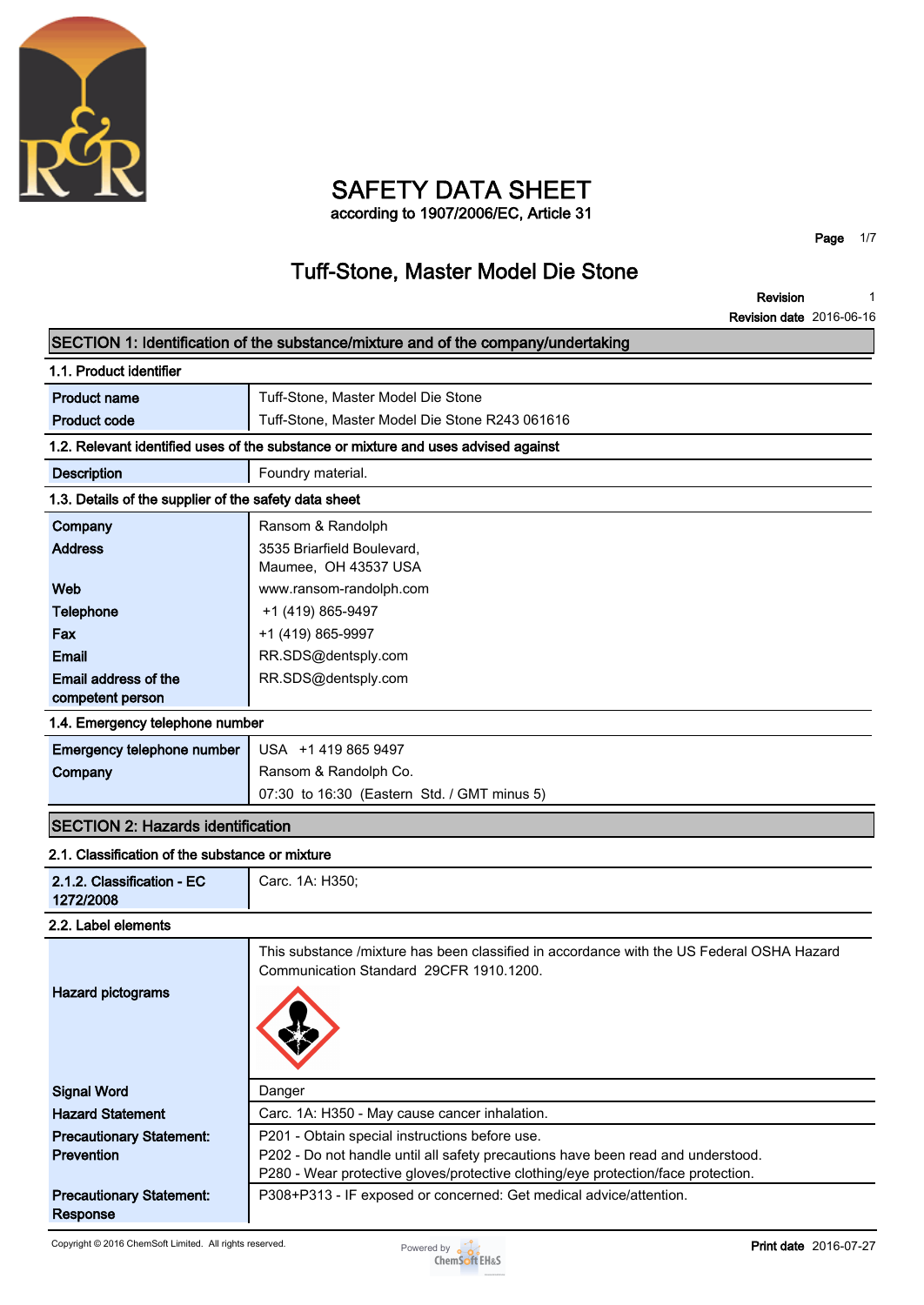| 2.2. Label elements                                |                                                                        |  |  |  |
|----------------------------------------------------|------------------------------------------------------------------------|--|--|--|
| <b>Precautionary Statement:</b><br>Storage         | P405 - Store locked up.                                                |  |  |  |
| <b>Precautionary Statement:</b><br><b>Disposal</b> | P501 - Dispose of contents/container to local and national regulations |  |  |  |
| 2.3. Other hazards                                 |                                                                        |  |  |  |
| Other hazards                                      | Product contains crystalline silica.                                   |  |  |  |
| <b>Further information</b>                         |                                                                        |  |  |  |
|                                                    | Not applicable. PBT and vPvB assessment.                               |  |  |  |

### **SECTION 3: Composition/information on ingredients**

#### **3.2. Mixtures**

#### **67/548/EEC / 1999/45/EC**

| <b>Chemical Name</b>               | Index No. | <b>CAS No.</b> | EC No. | <b>REACH Registration</b><br><b>Number</b> | Conc.<br>$(\%w/w)$ | Classification | M-factor. |
|------------------------------------|-----------|----------------|--------|--------------------------------------------|--------------------|----------------|-----------|
| Calcium sulfate (Plaster of Paris) |           | 26499-65-0     |        |                                            | 70 - 100%          |                |           |

#### **EC 1272/2008**

| <b>Chemical Name</b>                                    | Index No. | <b>CAS No.</b> | EC No.    | <b>REACH Registration</b><br><b>Number</b> | Conc.<br>$(\%w/w)$ | Classification         | M-factor. |
|---------------------------------------------------------|-----------|----------------|-----------|--------------------------------------------|--------------------|------------------------|-----------|
| Calcium sulfate (Plaster of Paris)                      |           | 26499-65-0     |           |                                            | 70 - 100%          |                        |           |
| Silica (cristobalite) $\ge$ /= 0.1 %<br>conc. $< 1.0 %$ |           | 14464-46-1     | 238-455-4 |                                            |                    | 0 - 5% Carc. 1A: H350: |           |

#### **Further information**

|  | Full text for all Risk Phrases mentioned in this section are displayed in Section 16. |
|--|---------------------------------------------------------------------------------------|
|--|---------------------------------------------------------------------------------------|

#### **SECTION 4: First aid measures**

#### **4.1. Description of first aid measures**

| Inhalation                              | Move the exposed person to fresh air.                                           |  |  |  |  |
|-----------------------------------------|---------------------------------------------------------------------------------|--|--|--|--|
| Eye contact                             | Rinse immediately with plenty of water for 15 minutes holding the eyelids open. |  |  |  |  |
| <b>Skin contact</b>                     | Wash with soap and water.                                                       |  |  |  |  |
| Ingestion                               | Drink 1 to 2 glasses of water. DO NOT INDUCE VOMITING.                          |  |  |  |  |
|                                         | 4.2. Most important symptoms and effects, both acute and delayed                |  |  |  |  |
| Inhalation                              | May cause irritation to respiratory system.                                     |  |  |  |  |
| Eye contact                             | May cause irritation to eyes.                                                   |  |  |  |  |
| <b>Skin contact</b>                     | May cause irritation to skin.                                                   |  |  |  |  |
| Ingestion                               | May cause irritation to mucous membranes.                                       |  |  |  |  |
|                                         | 4.3. Indication of any immediate medical attention and special treatment needed |  |  |  |  |
| <b>Inhalation</b>                       | Seek medical attention if irritation or symptoms persist.                       |  |  |  |  |
| Eye contact                             | Seek medical attention if irritation or symptoms persist.                       |  |  |  |  |
| <b>Skin contact</b>                     | Seek medical attention if irritation or symptoms persist.                       |  |  |  |  |
| Ingestion                               | Seek medical attention if irritation or symptoms persist.                       |  |  |  |  |
| <b>SECTION 5: Firefighting measures</b> |                                                                                 |  |  |  |  |
| 5.1. Extinguishing media                |                                                                                 |  |  |  |  |

**Use extinguishing media appropriate to the surrounding fire conditions.**

#### **5.2. Special hazards arising from the substance or mixture**

**Burning produces irritating, toxic and obnoxious fumes.**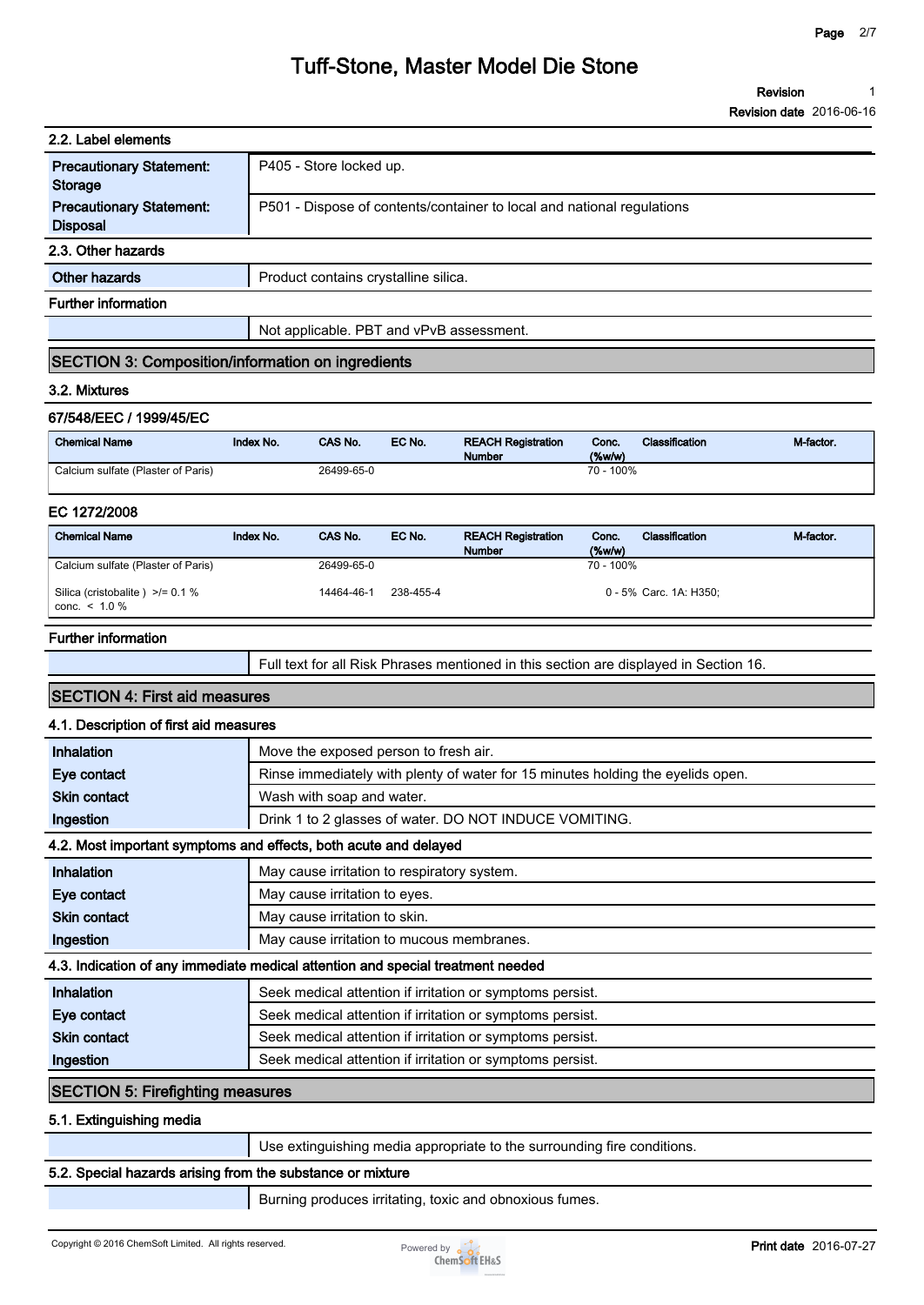|                                                           |                                                                                                                                    | <b>Revision date</b> 2016-06-16                                                              |
|-----------------------------------------------------------|------------------------------------------------------------------------------------------------------------------------------------|----------------------------------------------------------------------------------------------|
| 5.3. Advice for firefighters                              |                                                                                                                                    |                                                                                              |
|                                                           | Self-contained breathing apparatus. Wear suitable protective clothing.                                                             |                                                                                              |
| <b>SECTION 6: Accidental release measures</b>             |                                                                                                                                    |                                                                                              |
|                                                           | 6.1. Personal precautions, protective equipment and emergency procedures                                                           |                                                                                              |
|                                                           | Avoid raising dust. Wear suitable respiratory equipment when necessary.                                                            |                                                                                              |
| 6.2. Environmental precautions                            |                                                                                                                                    |                                                                                              |
|                                                           | No environmental requirements.                                                                                                     |                                                                                              |
| 6.3. Methods and material for containment and cleaning up |                                                                                                                                    |                                                                                              |
|                                                           | containers for disposal.                                                                                                           | Avoid raising dust. Clean the area using a vacuum cleaner. Transfer to suitable, labelled    |
| 6.4. Reference to other sections                          |                                                                                                                                    |                                                                                              |
|                                                           | See section [2, 8 & 13] for further information.                                                                                   |                                                                                              |
| <b>SECTION 7: Handling and storage</b>                    |                                                                                                                                    |                                                                                              |
| 7.1. Precautions for safe handling                        |                                                                                                                                    |                                                                                              |
|                                                           | ventilation, wear suitable respiratory equipment.                                                                                  | Avoid raising dust. Ensure adequate ventilation of the working area. In case of insufficient |
|                                                           | handling the product.                                                                                                              | Do not eat, drink or smoke in areas where this product is used or stored. Wash hands after   |
|                                                           | 7.2. Conditions for safe storage, including any incompatibilities                                                                  |                                                                                              |
|                                                           | Keep containers tightly closed.                                                                                                    |                                                                                              |
| 7.3. Specific end use(s)                                  |                                                                                                                                    |                                                                                              |
|                                                           | Foundry material.                                                                                                                  |                                                                                              |
| <b>SECTION 8: Exposure controls/personal protection</b>   |                                                                                                                                    |                                                                                              |
| 8.1. Control parameters                                   |                                                                                                                                    |                                                                                              |
|                                                           |                                                                                                                                    |                                                                                              |
|                                                           | exposure limits - Crystalline Silica, Cristobalite -<br>fraction); 10 mg/m3 / [ $2$ (% Silica + 2)] TWA PEL (respirable fraction). | 0.025 mg/m3 TWA ACGIH TLV (respirable                                                        |
| 8.1.1. Exposure Limit Values                              |                                                                                                                                    |                                                                                              |
| Calcium sulfate (Plaster of Paris)                        | WEL 8-hr limit ppm: -                                                                                                              | WEL 8-hr limit mg/m3: -                                                                      |
|                                                           | WEL 15 min limit ppm: -                                                                                                            | WEL 15 min limit mg/m3: -                                                                    |
|                                                           | WEL 8-hr limit mg/m3 total 10<br>inhalable dust:                                                                                   | WEL 15 min limit mg/m3 total -<br>inhalable dust:                                            |
|                                                           | WEL 8-hr limit mg/m3 total 4<br>respirable dust:                                                                                   | WEL 15 min limit mg/m3 total -<br>respirable dust:                                           |
|                                                           |                                                                                                                                    |                                                                                              |
| 8.2. Exposure controls                                    |                                                                                                                                    |                                                                                              |

| 8.2.1. Appropriate engineering<br>controls              | Ensure adequate ventilation of the working area.                                        |                              |
|---------------------------------------------------------|-----------------------------------------------------------------------------------------|------------------------------|
| 8.2.2. Individual protection<br>measures                | Protective clothing.                                                                    |                              |
| Eye / face protection                                   | In case of splashing, wear:. Approved safety goggles. safety glasses with side-shields. |                              |
| Copyright © 2016 ChemSoft Limited. All rights reserved. | Powered by                                                                              | <b>Print date 2016-07-27</b> |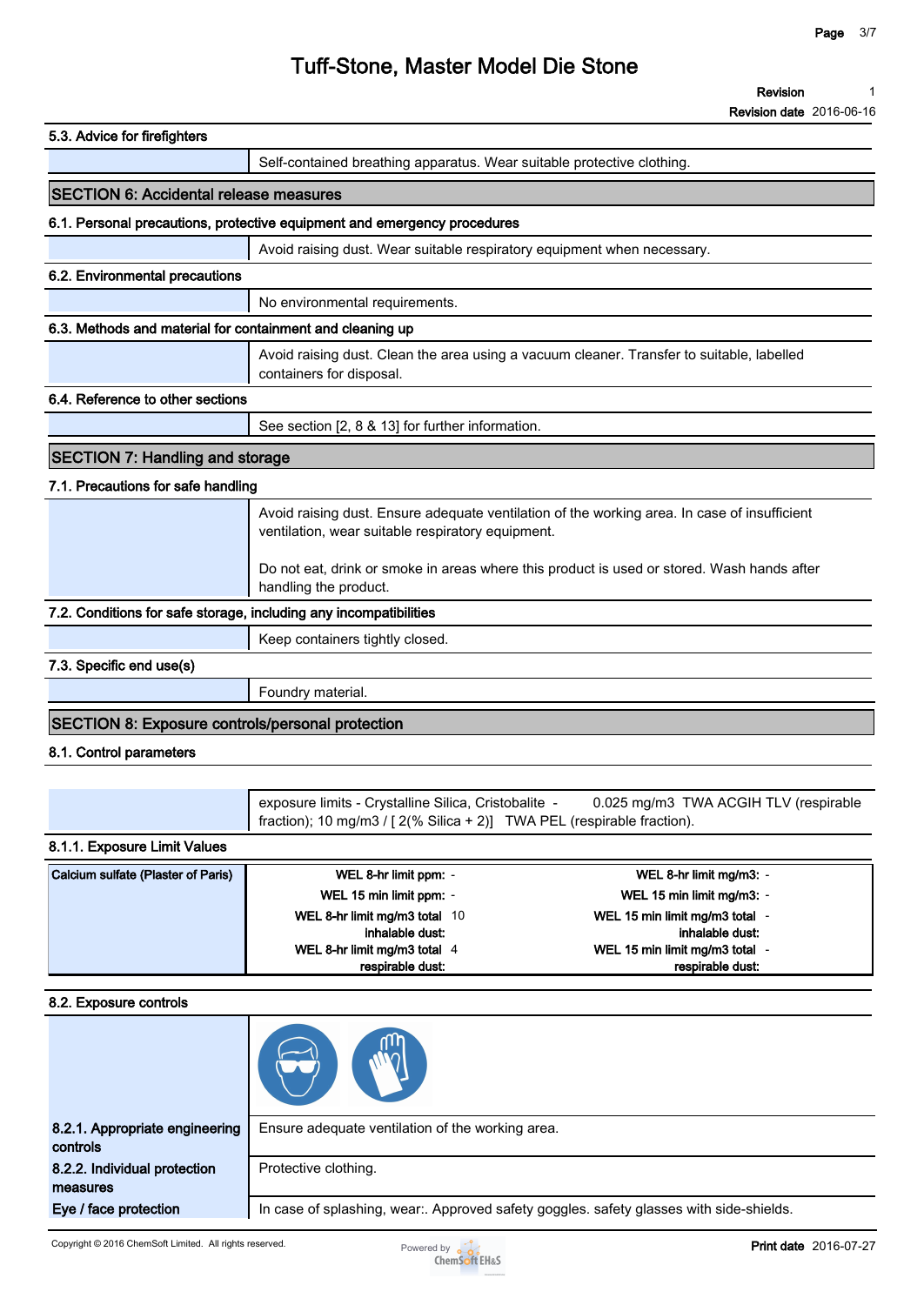**Revision Revision date 2016-06-16 1**

| 8.2. Exposure controls                    |                                                    |
|-------------------------------------------|----------------------------------------------------|
| Skin protection -<br>Handprotection       | Wear suitable gloves.                              |
| <b>Respiratory protection</b>             | Suitable respiratory equipment.                    |
| 8.2.3. Environmental exposure<br>controls | Not normally required.                             |
| Occupational exposure<br>controls         | Appropriate local exhaust ventilation is required. |
|                                           |                                                    |

#### **SECTION 9: Physical and chemical properties**

#### **9.1. Information on basic physical and chemical properties**

| Appearance Powder                                |                                                 |
|--------------------------------------------------|-------------------------------------------------|
|                                                  | <b>Colour</b>   Off white/Blue                  |
| Odour   Mild                                     |                                                 |
|                                                  | $pH$ 6 - 8                                      |
| Melting point $1450 °C$                          |                                                 |
|                                                  | <b>Relative density</b> 2.4 (H2O = 1 $@$ 20 °C) |
|                                                  | Viscosity   No data available                   |
| Partition coefficient   No data available        |                                                 |
| <b>Autoignition temperature</b> Not applicable.  |                                                 |
| <b>Explosive properties</b> Not applicable.      |                                                 |
| Oxidising properties   Not applicable.           |                                                 |
|                                                  | Fat Solubility   Not applicable.                |
|                                                  | Freezing Point   Not applicable.                |
| Initial boiling point Not applicable.            |                                                 |
| <b>Evaporation rate</b> Not applicable.          |                                                 |
| <b>Flammability (solid, gas)</b> Not applicable. |                                                 |
| Vapour pressure   Not applicable.                |                                                 |
|                                                  | Vapour density   Not applicable.                |
|                                                  | Solubility Slightly soluble in water            |

#### **9.2. Other information**

|                                       | <b>Conductivity</b> No data available |
|---------------------------------------|---------------------------------------|
|                                       | Surface tension   No data available   |
|                                       | Gas group Not applicable.             |
| Benzene Content   Not applicable.     |                                       |
|                                       | Lead content Not applicable.          |
| VOC (Volatile organic Not applicable. |                                       |
| compounds)                            |                                       |
|                                       |                                       |

#### **SECTION 10: Stability and reactivity**

#### **10.1. Reactivity**

|                              | Not applicable.                          |  |  |
|------------------------------|------------------------------------------|--|--|
| 10.2. Chemical stability     |                                          |  |  |
|                              | Stable under normal conditions.          |  |  |
|                              | 10.3. Possibility of hazardous reactions |  |  |
|                              | No Significant Hazard.                   |  |  |
| 10.4. Conditions to avoid    |                                          |  |  |
|                              | Moisture.                                |  |  |
| 10.5. Incompatible materials |                                          |  |  |

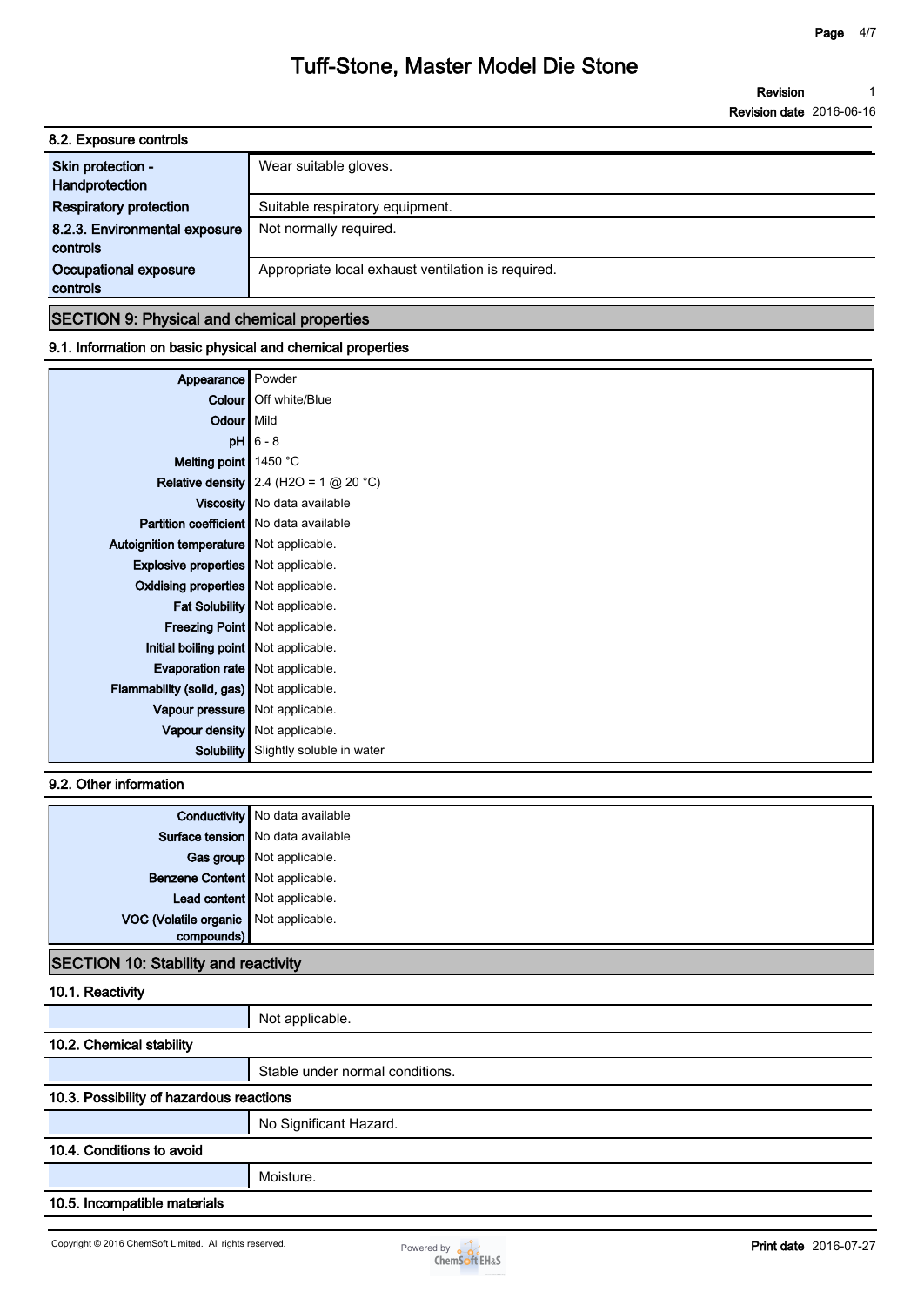| TU.5. INCOMpanDie Materials                  |                                                                                                                                                                                                                                                                                                                                                                                                                                                                                                                                                                                                                                                                                                                                                                                                                                                                                                                                                                                                                                                                                                                                                                                                                                                                                                                                                                                                                                                                                                                                                                                                                                  |
|----------------------------------------------|----------------------------------------------------------------------------------------------------------------------------------------------------------------------------------------------------------------------------------------------------------------------------------------------------------------------------------------------------------------------------------------------------------------------------------------------------------------------------------------------------------------------------------------------------------------------------------------------------------------------------------------------------------------------------------------------------------------------------------------------------------------------------------------------------------------------------------------------------------------------------------------------------------------------------------------------------------------------------------------------------------------------------------------------------------------------------------------------------------------------------------------------------------------------------------------------------------------------------------------------------------------------------------------------------------------------------------------------------------------------------------------------------------------------------------------------------------------------------------------------------------------------------------------------------------------------------------------------------------------------------------|
|                                              | No Significant Hazard.                                                                                                                                                                                                                                                                                                                                                                                                                                                                                                                                                                                                                                                                                                                                                                                                                                                                                                                                                                                                                                                                                                                                                                                                                                                                                                                                                                                                                                                                                                                                                                                                           |
| 10.6. Hazardous decomposition products       |                                                                                                                                                                                                                                                                                                                                                                                                                                                                                                                                                                                                                                                                                                                                                                                                                                                                                                                                                                                                                                                                                                                                                                                                                                                                                                                                                                                                                                                                                                                                                                                                                                  |
|                                              | Hazardous Decomposition Products (silica):<br>Crystalline silica will dissolve in hydrofluoric acid<br>and produce silicone tetrafluoride. Reaction with water or acids generates heat.                                                                                                                                                                                                                                                                                                                                                                                                                                                                                                                                                                                                                                                                                                                                                                                                                                                                                                                                                                                                                                                                                                                                                                                                                                                                                                                                                                                                                                          |
| <b>SECTION 11: Toxicological information</b> |                                                                                                                                                                                                                                                                                                                                                                                                                                                                                                                                                                                                                                                                                                                                                                                                                                                                                                                                                                                                                                                                                                                                                                                                                                                                                                                                                                                                                                                                                                                                                                                                                                  |
| 11.1. Information on toxicological effects   |                                                                                                                                                                                                                                                                                                                                                                                                                                                                                                                                                                                                                                                                                                                                                                                                                                                                                                                                                                                                                                                                                                                                                                                                                                                                                                                                                                                                                                                                                                                                                                                                                                  |
| <b>Acute toxicity</b>                        | Based on available data, the classification criteria are not met.                                                                                                                                                                                                                                                                                                                                                                                                                                                                                                                                                                                                                                                                                                                                                                                                                                                                                                                                                                                                                                                                                                                                                                                                                                                                                                                                                                                                                                                                                                                                                                |
| Skin corrosion/irritation                    | Prolonged or repeated exposure may cause irritation to skin and mucous membranes.                                                                                                                                                                                                                                                                                                                                                                                                                                                                                                                                                                                                                                                                                                                                                                                                                                                                                                                                                                                                                                                                                                                                                                                                                                                                                                                                                                                                                                                                                                                                                |
| Serious eye damage/irritation                | No irritation expected.                                                                                                                                                                                                                                                                                                                                                                                                                                                                                                                                                                                                                                                                                                                                                                                                                                                                                                                                                                                                                                                                                                                                                                                                                                                                                                                                                                                                                                                                                                                                                                                                          |
| Respiratory or skin<br>sensitisation         | No sensitizaton effects reported.                                                                                                                                                                                                                                                                                                                                                                                                                                                                                                                                                                                                                                                                                                                                                                                                                                                                                                                                                                                                                                                                                                                                                                                                                                                                                                                                                                                                                                                                                                                                                                                                |
| Germ cell mutagenicity                       | No mutagenic effects reported.                                                                                                                                                                                                                                                                                                                                                                                                                                                                                                                                                                                                                                                                                                                                                                                                                                                                                                                                                                                                                                                                                                                                                                                                                                                                                                                                                                                                                                                                                                                                                                                                   |
| Carcinogenicity                              | Known Human Carcinogens (Category 1).                                                                                                                                                                                                                                                                                                                                                                                                                                                                                                                                                                                                                                                                                                                                                                                                                                                                                                                                                                                                                                                                                                                                                                                                                                                                                                                                                                                                                                                                                                                                                                                            |
| <b>Reproductive toxicity</b>                 | No observed effect level. No observed effect concentration.                                                                                                                                                                                                                                                                                                                                                                                                                                                                                                                                                                                                                                                                                                                                                                                                                                                                                                                                                                                                                                                                                                                                                                                                                                                                                                                                                                                                                                                                                                                                                                      |
| <b>STOT-single exposure</b>                  | No known adverse health effects.                                                                                                                                                                                                                                                                                                                                                                                                                                                                                                                                                                                                                                                                                                                                                                                                                                                                                                                                                                                                                                                                                                                                                                                                                                                                                                                                                                                                                                                                                                                                                                                                 |
|                                              | Prolonged inhalation of respirable crystalline silica<br>In 1997, the International Agency for Research on Cancer (IARC) concluded that crystalline silica<br>inhaled from occupational sources can cause lung cancer in humans. However it pointed out that<br>not all industrial circumstances, nor all crystalline silica types, were to be incriminated. (IARC<br>Monographs on the evaluation of the carcinogenic risks of chemicals to humans, Silica, silicates<br>dust and organic fibers, 1997, Vol. 68, IARC, Lyon, France). In June 2003, the European<br>Commission's Scientific Committee for Occupational Exposure Limits (SCOEL) concluded:<br>"that the main effect in humans of the inhalation of respirable crystalline silica is silicosis. There is<br>sufficient information to conclude that the relative lung cancer risk is increased in persons with<br>silicosis (and apparently, not in employees without silicosis exposed to silica dust in quarries and<br>in the ceramic industry). Therefore, preventing the onset of silicosis will also reduce the cancer<br>risk. Since a clear threshold for silicosis development cannot be identified, any reduction of<br>exposure will reduce the risk of silicosis."<br>(SCOEL SUM Doc 94-final on respirable crystalline silica, June 2003)<br>There is a body of evidence supporting the fact that increased cancer risk would be limited to<br>people already suffering from silicosis. Worker protection against silicosis should be assured by<br>respecting the existing regulatory occupational exposure limits and implementing additional risk |
|                                              | management measures where required (see Section 16).                                                                                                                                                                                                                                                                                                                                                                                                                                                                                                                                                                                                                                                                                                                                                                                                                                                                                                                                                                                                                                                                                                                                                                                                                                                                                                                                                                                                                                                                                                                                                                             |
| <b>Aspiration hazard</b>                     | No Significant Hazard.                                                                                                                                                                                                                                                                                                                                                                                                                                                                                                                                                                                                                                                                                                                                                                                                                                                                                                                                                                                                                                                                                                                                                                                                                                                                                                                                                                                                                                                                                                                                                                                                           |
| Repeated or prolonged<br>exposure            | Inhalation may cause coughing, tightness of the chest and irritation of the respiratory system.                                                                                                                                                                                                                                                                                                                                                                                                                                                                                                                                                                                                                                                                                                                                                                                                                                                                                                                                                                                                                                                                                                                                                                                                                                                                                                                                                                                                                                                                                                                                  |
| 11.1.4. Toxicological Information            |                                                                                                                                                                                                                                                                                                                                                                                                                                                                                                                                                                                                                                                                                                                                                                                                                                                                                                                                                                                                                                                                                                                                                                                                                                                                                                                                                                                                                                                                                                                                                                                                                                  |
|                                              | No data available                                                                                                                                                                                                                                                                                                                                                                                                                                                                                                                                                                                                                                                                                                                                                                                                                                                                                                                                                                                                                                                                                                                                                                                                                                                                                                                                                                                                                                                                                                                                                                                                                |
| <b>SECTION 12: Ecological information</b>    |                                                                                                                                                                                                                                                                                                                                                                                                                                                                                                                                                                                                                                                                                                                                                                                                                                                                                                                                                                                                                                                                                                                                                                                                                                                                                                                                                                                                                                                                                                                                                                                                                                  |
| $12.4$ Tovioih                               |                                                                                                                                                                                                                                                                                                                                                                                                                                                                                                                                                                                                                                                                                                                                                                                                                                                                                                                                                                                                                                                                                                                                                                                                                                                                                                                                                                                                                                                                                                                                                                                                                                  |

#### **12.1. Toxicity**

| Tuff-Stone, Master Model Die |  |
|------------------------------|--|
| Stone                        |  |

 $Fish LC50/96h: 1970.000 mg/l$ 

#### **12.2. Persistence and degradability**

**No data is available on this product.**

**12.3. Bioaccumulative potential**

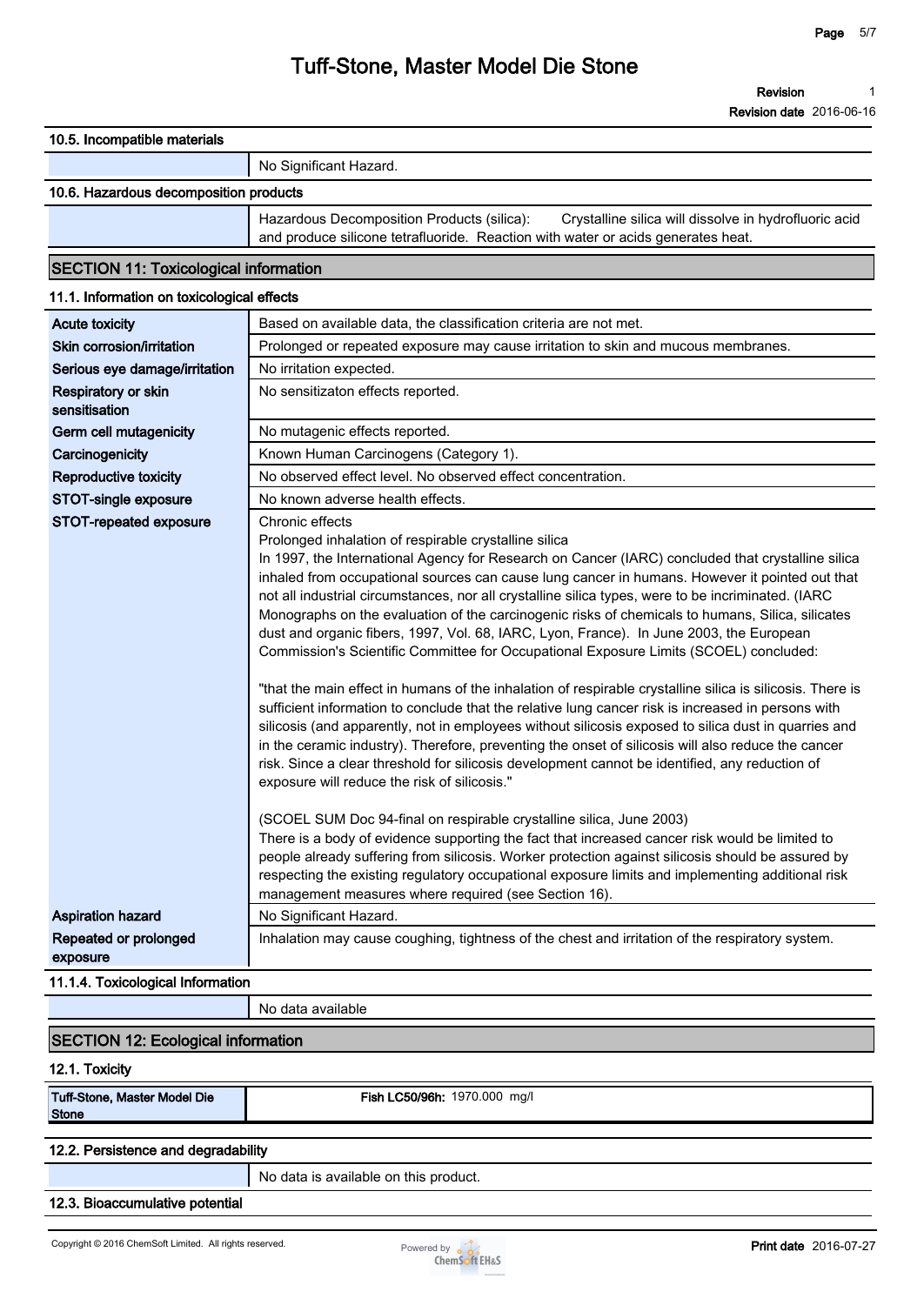**Revision Revision date 2016-06-16 1**

| 12.3. Bioaccumulative potential            |                                                                                                      |
|--------------------------------------------|------------------------------------------------------------------------------------------------------|
|                                            |                                                                                                      |
|                                            | Does not bioaccumulate.                                                                              |
| <b>Partition coefficient</b>               |                                                                                                      |
|                                            | Tuff-Stone, Master Model Die No data available<br><b>Stone</b>                                       |
| 12.4. Mobility in soil                     |                                                                                                      |
|                                            | Not determined.                                                                                      |
| 12.5. Results of PBT and vPvB assessment   |                                                                                                      |
|                                            | Not determined.                                                                                      |
| 12.6. Other adverse effects                |                                                                                                      |
|                                            | Not applicable.                                                                                      |
| <b>SECTION 13: Disposal considerations</b> |                                                                                                      |
| 13.1. Waste treatment methods              |                                                                                                      |
|                                            | Dispose of in compliance with all. local and national regulations.                                   |
| <b>Disposal methods</b>                    |                                                                                                      |
|                                            | Contact a licensed waste disposal company.                                                           |
| Disposal of packaging                      |                                                                                                      |
|                                            | Empty containers can be sent for disposal or recycling.                                              |
| <b>SECTION 14: Transport information</b>   |                                                                                                      |
| 14.1. UN number                            |                                                                                                      |
|                                            | The product is not classified as dangerous for carriage.                                             |
| 14.2. UN proper shipping name              |                                                                                                      |
|                                            | The product is not classified as dangerous for carriage.                                             |
| 14.3. Transport hazard class(es)           |                                                                                                      |
|                                            | The product is not classified as dangerous for carriage.                                             |
| 14.4. Packing group                        |                                                                                                      |
|                                            | The product is not classified as dangerous for carriage.                                             |
| 14.5. Environmental hazards                |                                                                                                      |
|                                            | The product is not classified as dangerous for carriage.                                             |
| 14.6. Special precautions for user         |                                                                                                      |
|                                            | The product is not classified as dangerous for carriage.                                             |
|                                            | 14.7. Transport in bulk according to Annex II of MARPOL 73/78 and the IBC Code                       |
|                                            | The product is not classified as dangerous for carriage.                                             |
| <b>Further information</b>                 |                                                                                                      |
|                                            | The product is not classified as dangerous for carriage.                                             |
| <b>SECTION 15: Regulatory information</b>  |                                                                                                      |
|                                            | 15.1. Safety, health and environmental regulations/legislation specific for the substance or mixture |
| <b>Regulations</b>                         | U.S. FEDERAL REGULATIONS:                                                                            |



**CERCLA 103 Reportable Quantity: Dental family of investments is not subject to CERCLA reporting requirements. Many states have more stringent release reporting requirements. Report**